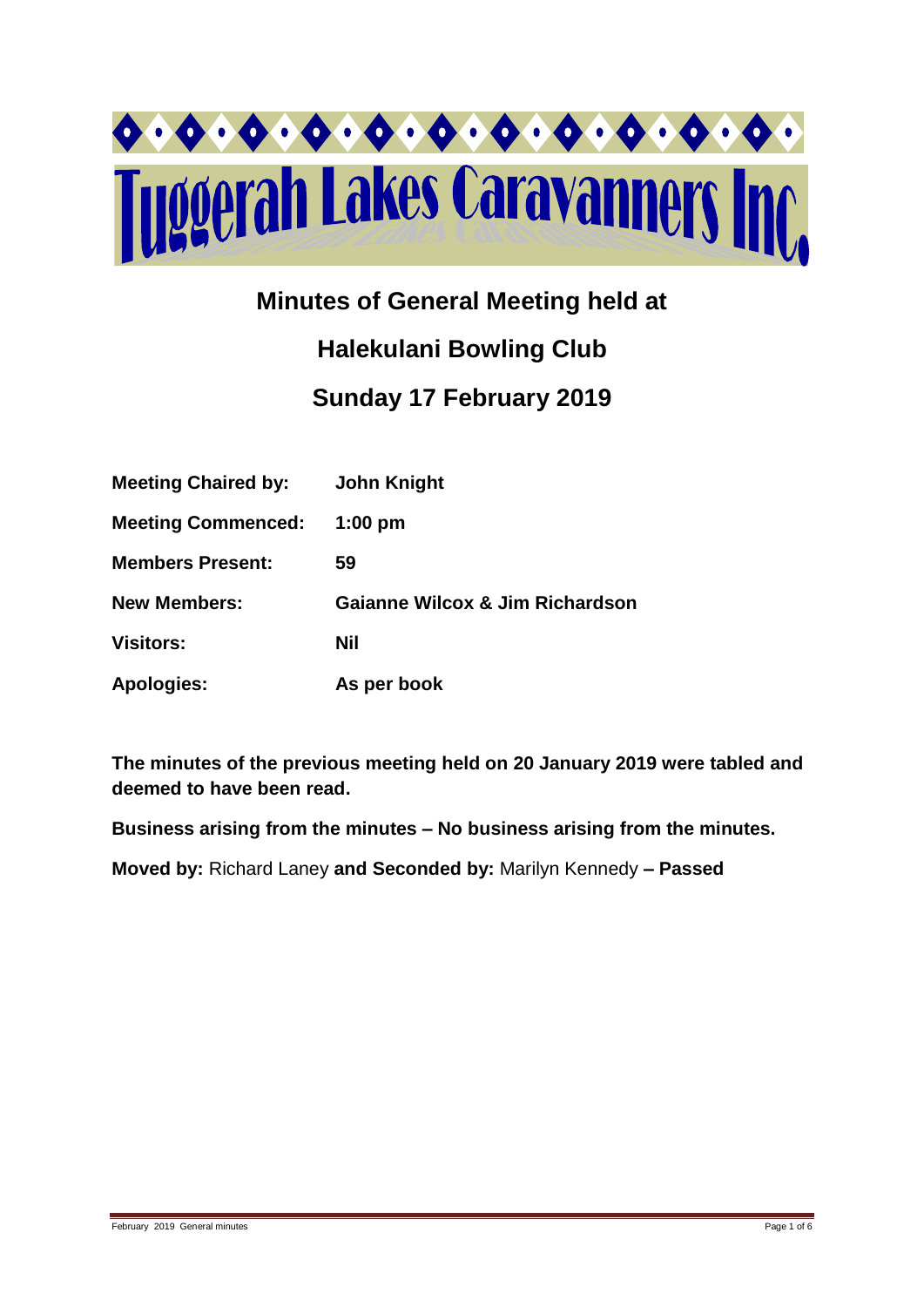| <b>Correspondence In:</b>  | Email from NSW Caravan Assn regarding Gavin &<br>Narelle Waters from Tamworth club re government<br>legislation               |  |  |
|----------------------------|-------------------------------------------------------------------------------------------------------------------------------|--|--|
|                            | Email from NSW Caravan Assn regarding a<br>newsletter for the National Rally                                                  |  |  |
|                            | Email from NSW Caravan Assn re the general<br>meeting Saturday 16 <sup>th</sup> February                                      |  |  |
|                            | Email from NSW Caravan Assn regarding National<br>Rally in Albany WA Monday 14th October to<br>Tuesday 22nd October 2019      |  |  |
|                            | Email from NSW Caravan Assn regarding the<br>finance report                                                                   |  |  |
|                            | Receipt from NSW Caravan Assn for our donation                                                                                |  |  |
|                            | Receipt from Royal Flying Doctors for our donation                                                                            |  |  |
|                            | Email from NSW Caravan Assn with program for<br><b>State Rally in Maitland</b>                                                |  |  |
|                            | Email from Sue & Allan Reilly advising that they<br>will not be renewing their membership as they are<br>moving to Queensland |  |  |
|                            | Email from The Hali re our May meeting                                                                                        |  |  |
| <b>Correspondence Out:</b> | NSW Caravan Assn with TLC's donation for the<br><b>State Rally</b>                                                            |  |  |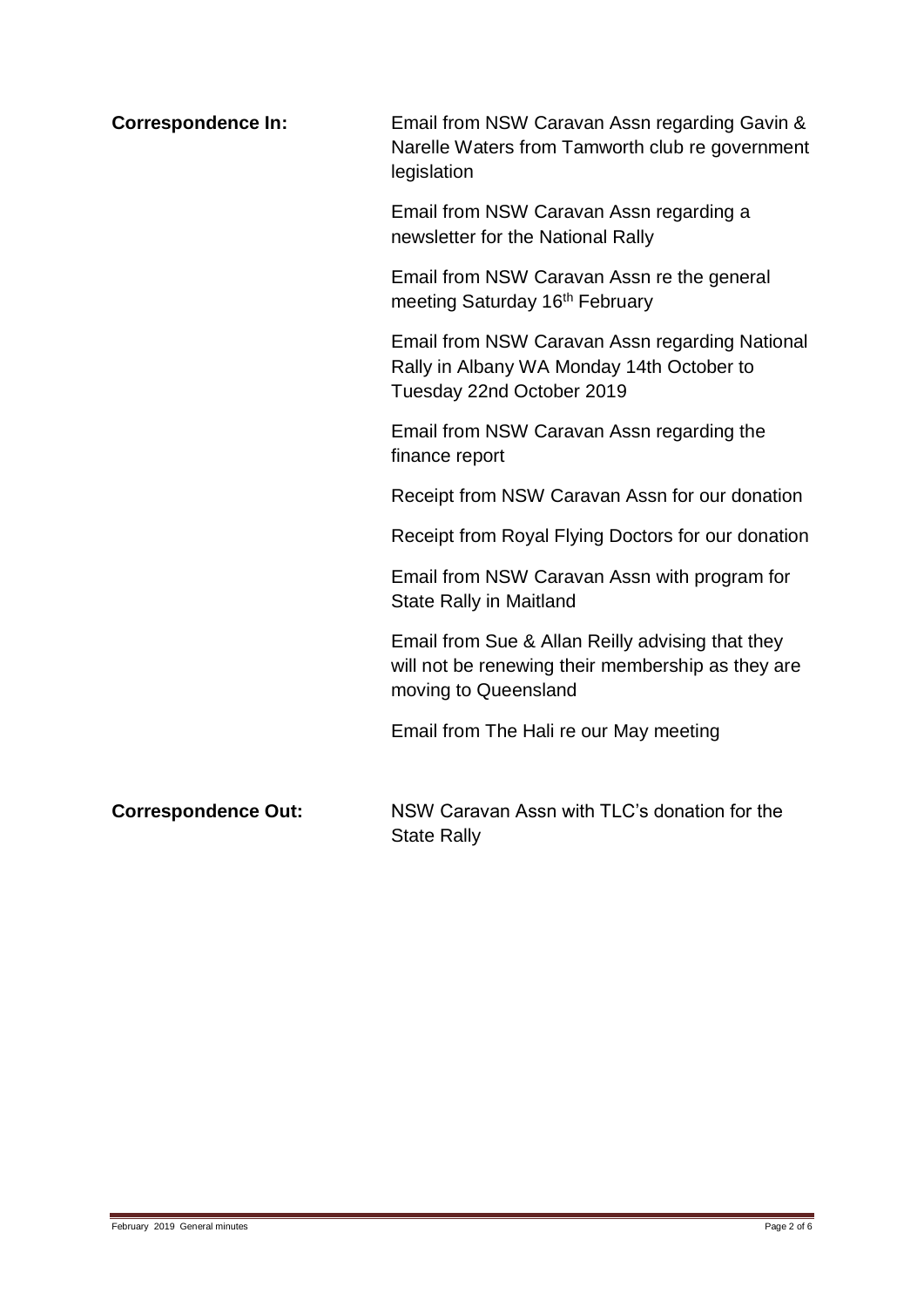# **BANK RECONCILIATION**

# **BANK RECONCILIATION MONTHLY REPORT : JANUARY 2019**

| Carried Forward: Balance as at 31/12/2018 |    |                                      |     | \$3,293.56 |
|-------------------------------------------|----|--------------------------------------|-----|------------|
| <b>INCOME - January 2019</b>              |    |                                      |     |            |
| Joining Fee                               | \$ | 40.00                                |     |            |
| <b>Annual subs</b>                        | \$ | 240.00                               |     |            |
| <b>Club Raffles</b>                       | \$ | 185.00                               |     |            |
| Advertising (All about C'Vans)            | \$ | 350.00                               |     |            |
| <b>TOTAL INCOME</b>                       | Ś  | 815.00                               | Ŝ   | 4,108.56   |
| <b>EXPENDITURE- January 2019</b>          |    |                                      |     |            |
| <b>Raffle Prizes</b>                      | \$ | 100.00                               |     |            |
| Admin                                     | \$ | 24.00                                |     |            |
| Donation - Royal Flying Doctor Service    | Ś  | 200.00                               |     |            |
| Donation - NSW C'Van Assn                 |    |                                      |     |            |
| (for rally raffle)                        | \$ | 50.00                                |     |            |
| <b>TOTAL EXPENDITURE</b>                  | \$ | 374.00                               |     |            |
| <b>Closing Balance</b>                    |    |                                      | \$. | 3,734.56   |
|                                           |    | <b>BANK STATEMENT RECONCILIATION</b> |     |            |
|                                           |    | <b>Balance 31.1.19</b>               | -S  | 3,734.56   |
|                                           |    | Less Unpresented Cheques*            | \$  |            |
|                                           |    |                                      | Ś   | 3,734.56   |
| * List of Unpresented Cheques:            |    |                                      |     |            |
| Statement and Reconciliation prepared by  |    |                                      |     |            |

. . . . . . . . . . . . . . . . . . . . President:

**Moved by:** Lorraine Laney **Seconded by:** Jan Ryan that the treasurer's report be accepted **– PASSED**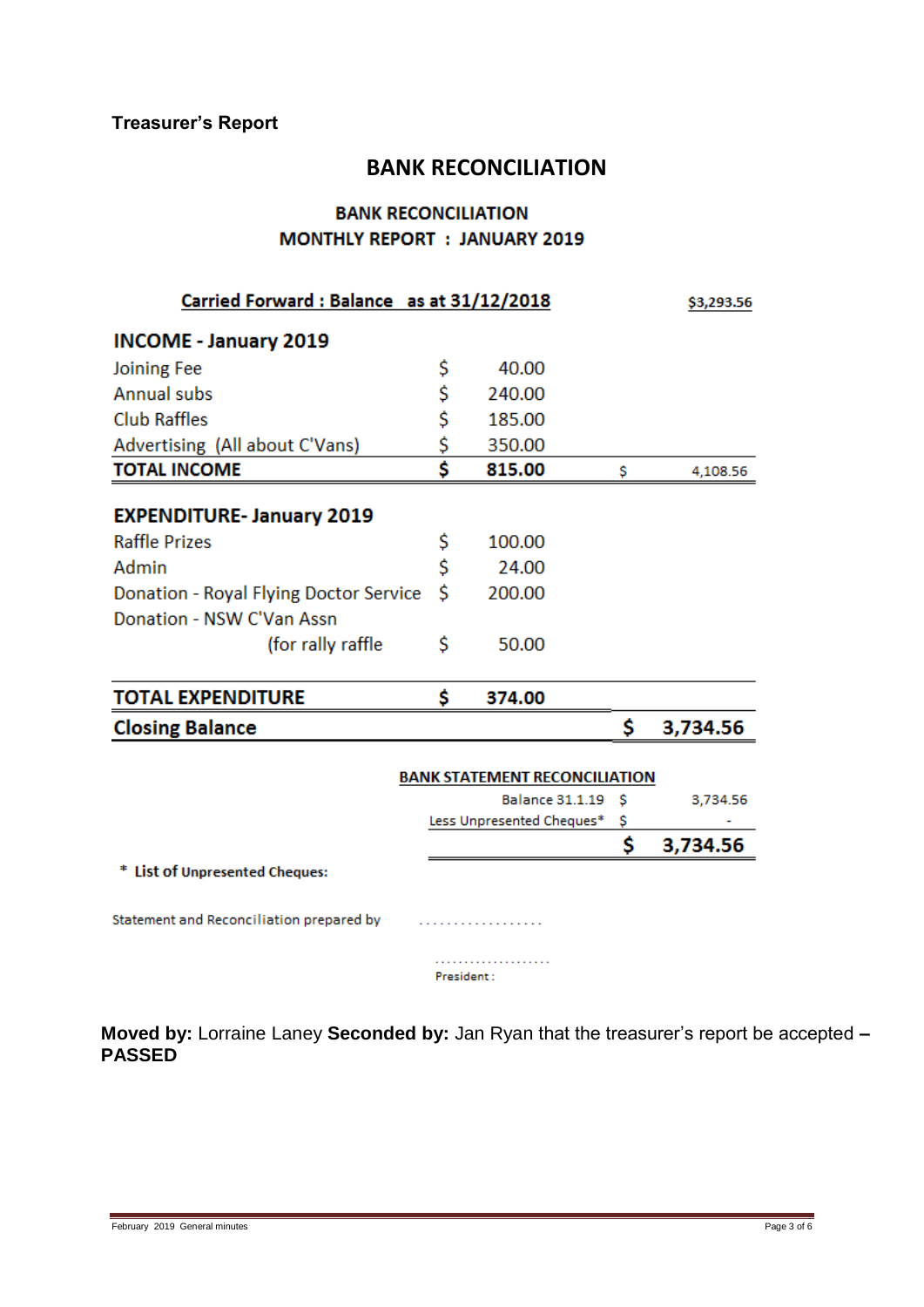# **Social Director's Report**

Good afternoon folks,

**Middle Rock** is just over a week away. I know you will enjoy the new camp kitchen, a fantastic area for our group to get together. This is a resort, the facilities are there for all of us to enjoy, don't forget to pack your swimmers. Fay has sent a program to all who have booked. Notice I have cancelled the parks offer of a movie night for a BYO BBQ at the new camp kitchen BUT the bingo night is still on with lots of prizes

**Casino Beef Week** Gateway Lifestyle 69 Light St Casino 2470 Phone 02 6662 1069 I have confirmed the group booking at the park from 22-28<sup>th</sup> May. Please call the park to confirm your booking & pay just a one night deposit of \$27 P/N. Now we have 10 bookings so we will receive a 10% discount. I have asked for a copy of the program but it is not completed due to entries for events. When I have the program I will put it on the board for the April meeting.

If you have any questions please ask.

#### **Happy Hallidays** Christmas in July

We have booked Hallidays Tavern for lunch 2 course meal @ \$30. TLC will subsidise the meal so members are asked to pay only \$25 P/P. Your booking will not be counted unless payment is received. To confirm numbers please pay Susan on arrival at park. Hallidays Tavern has offered a pick-up/drop-off service to all members.

We have a new stock of Clarrie's clips so please see Graham for a set.

This is my last meeting as Social Director. Please give some thought to being Social Director, as we have an excellent team of committee to work with for the benefit of our club. Surely one of you could offer.

Any questions? Happy travelling

#### **Welfare Report**

Peter Marsland had an ankle operation on Monday and we wish him a speedy recovery.

Carole Bickley had a cataract operation and is doing extremely well.

Marilyn McGillicuddy is not well and is heading to Sydney to see a specialist. We wish you all the best and our thoughts and prayers are with you.

If there are any other members who are sick, having operations etc we wish you all a speedy recovery and hope to see you back with us soon.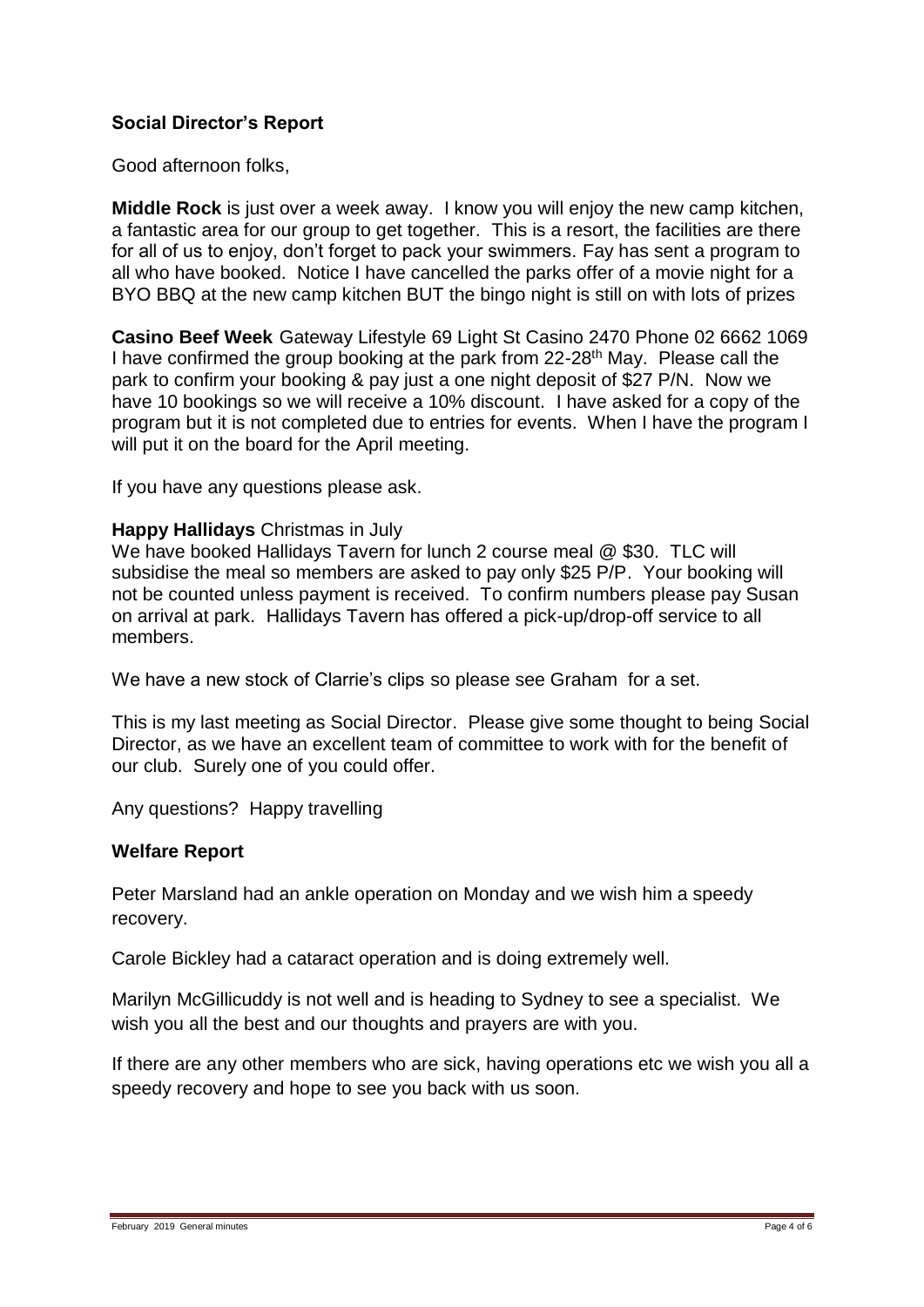# **Editor's Report**

Nothing to report but I am happy to receive anything to go into the newsletter, ie. Items for sale, funny jokes, trip reports.

#### **Vice President's Report**

Nothing to report.

# **NSW State Council Report –**

Not much to report of note. Most of the meeting involved administrative activity.

The state association is restructuring their web site.

LEOD Programme (Locality Expenditure Online Database)

The LEOD programme has been designed on behalf of NACC, at a club and state level, and has been distributed to the NSW committee to examine.

The data that will be collected will allow all levels of the NACC to present firm evidence when arguing against the caravan parks lobbying to have free and cheap camping areas closed down.

The development of the LEOD program system is still proceeding and will be ready to present to the next state meeting.

Next year's State Rally is to be held at the Hawskebury Showground and the 2021 rally at the Myuna Sport and Rec Centre. There is a copy of this year's rally program on the board.

# **Members Rep**

Nothing to report.

# **Trip Report**

Bill Hansell has decided not to continue as Tour Director. If there is anyone who would like to take on this position please let us know. In the interim John Oakes will look into areas for us to visit for trips.

- 1. State Rally 2019 21, 22, 23 and 24 March 2019
- 2. Hartwood Campfire & Country Music 19, 20 & 21 April 2019 **Richard ABC**
- 3. Boggabri Drovers Campfire 24 28 April 2019
- 4. Bush Camp to Olney, Watagan Forest/Broke Parks 6 9 May 2019 **10 CARAVANS ONLY** – **Mike Collins**